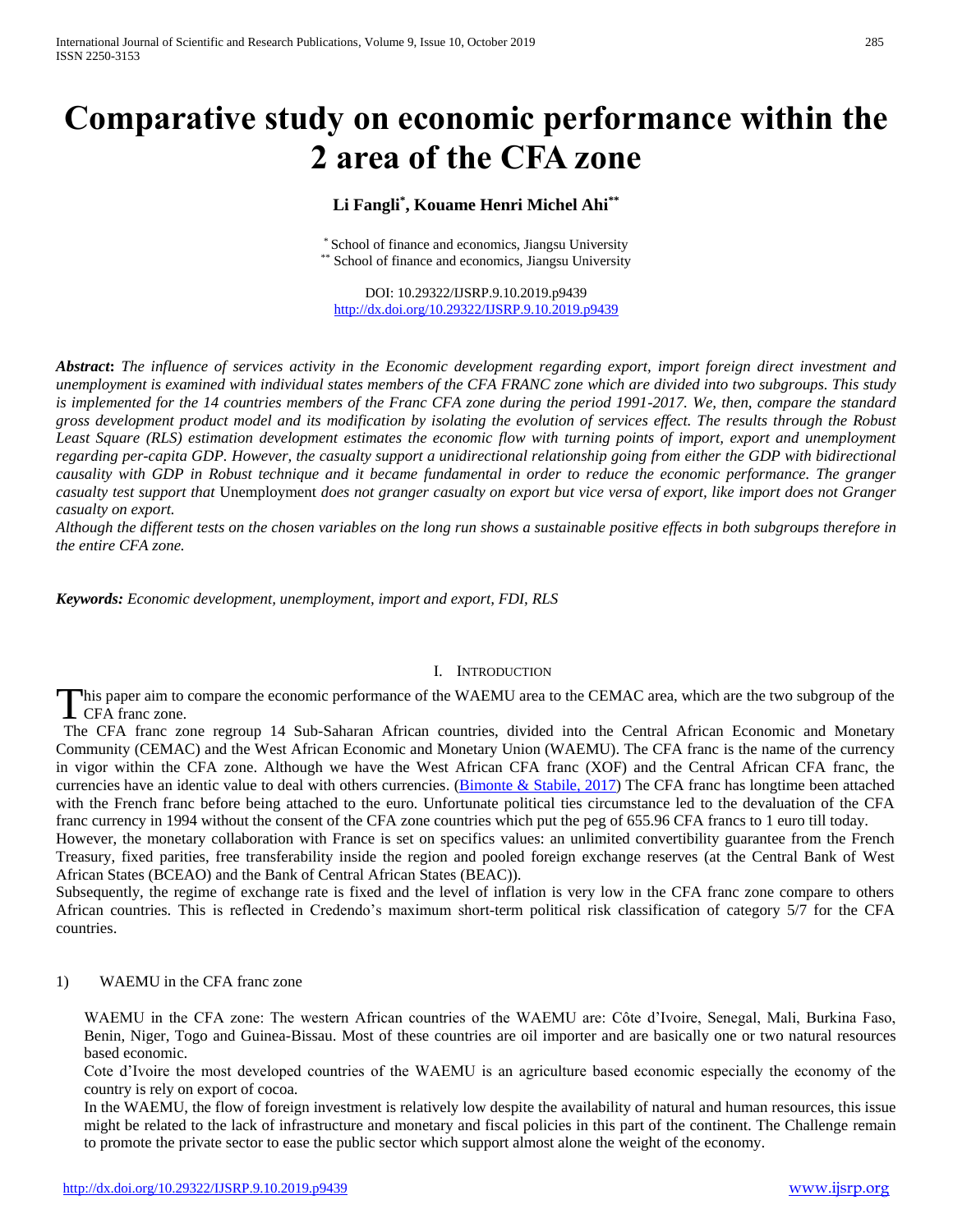Relatively the economic performance of the countries members of the WAEMU has been surprisingly positive recently at a point where this area become one of the most dynamic in Sub-Saharan Africa and these countries estimate their economic to progress of 5% yearly.

### 2) CEMAC as part of the CFA franc zone

The Central African Economic and Monetary Community (CEMAC), is the second subgroup of the CFA zone. The member's countries of the CEMAC are: Cameroon, the Central African Republic (CAR), Chad, Equatorial Guinea, Gabon and the Republic of Congo. The XAF is the name of the CFA franc in this part of the zone.

In contrary of the WAEMU this part of the zone is not an agriculture based economic, this region is mainly focused on oil and natural energy.

Hence the quick fall of oil price between 2014 and 2016 coupled with the political instability of some countries members drove the macroeconomic environment of the CMAC close to the catastrophe. Such as most of the countries of the region redrew their deposit form the central bank of the CEMAC (BEAC) to finance their national expenses.

Equatorial Guinea, Congo and Gabon, three countries that fully rely on oil for their development were the most impacted by the oil price problem. While Chad and Congo are considered to be over indebted and suffer serious demographic and commercial troubles due to the instability and conflict that was shaking the countries. In such situation it's almost impossible to attract investment or to develop appropriate monetary and fiscal [policy that can impact positively the trade.

However, Equatorial Guinea strong of his liquidity, was able to not sink completely like the others ones in this tumult but was nether less engaged in a preventive program with the IMF to support its economy in the short term.

According to (Coulibaly, 2014) without consolidation plans and reforms undertake to support these countries, the hope to see the regional economy improved again would remained impossible. In fact, Equatorial Guinea and Congo and Cameroon used to be the most important and most active contributor to the foreign exchange reserves, but since 2017 their reserves have been almost exhausted. Today, only Cameroon remain is by far the region's major reserves contributor as its economy is most varied than the neighbor countries of the CEMAC.

The deterioration of the economy in the area was so deep that their needed a significant financial assistance from the International Monetary Fund (IMF) in the form of a consolidation program to dynamite the economy in this region.

# II. LITERATURE

The CFA franc it's a very controversial currency because of its origin and many are those who believe that the use of this currency it's a system use by France to keep enslaved their former African colonies and limit their development.

Hence it's important to recall that the CFA franc currency was a developed by France to trade with its colonies during the colonization, given this situation it's hard to not see even now in the functioning mechanism of the currency, the weight of the arrangement between the CFA zone countries and the republic of France.

As saying before the system of pooled reserved and the convertibility of devise by the French treasury give a full control of that institution over the two central banks of the CFA zone of the CFA zone.

The WAEMU and the CEMAC have each of them they central bank that monitor and supervise the economic development in their respective area and so in the CFA zone in general.

When the CMAC zone was struggling due to the crisis of oil the central bank played a mediation role between the concerned countries and the IMF.

However it's obvious that the CEMAC countries need to diversify more their activities to not be that much dependent on oil which for now only Cameroon seems to be leading the track of diversification in this region.

An observation of the data collected show the evidence that the development in the WAEMU is positive compare to the CEMAC zone.

Another evidence from the review of literature was the fact that the CFA zone countries in general are most exposed to external shocks on trade, economic, financial and many more.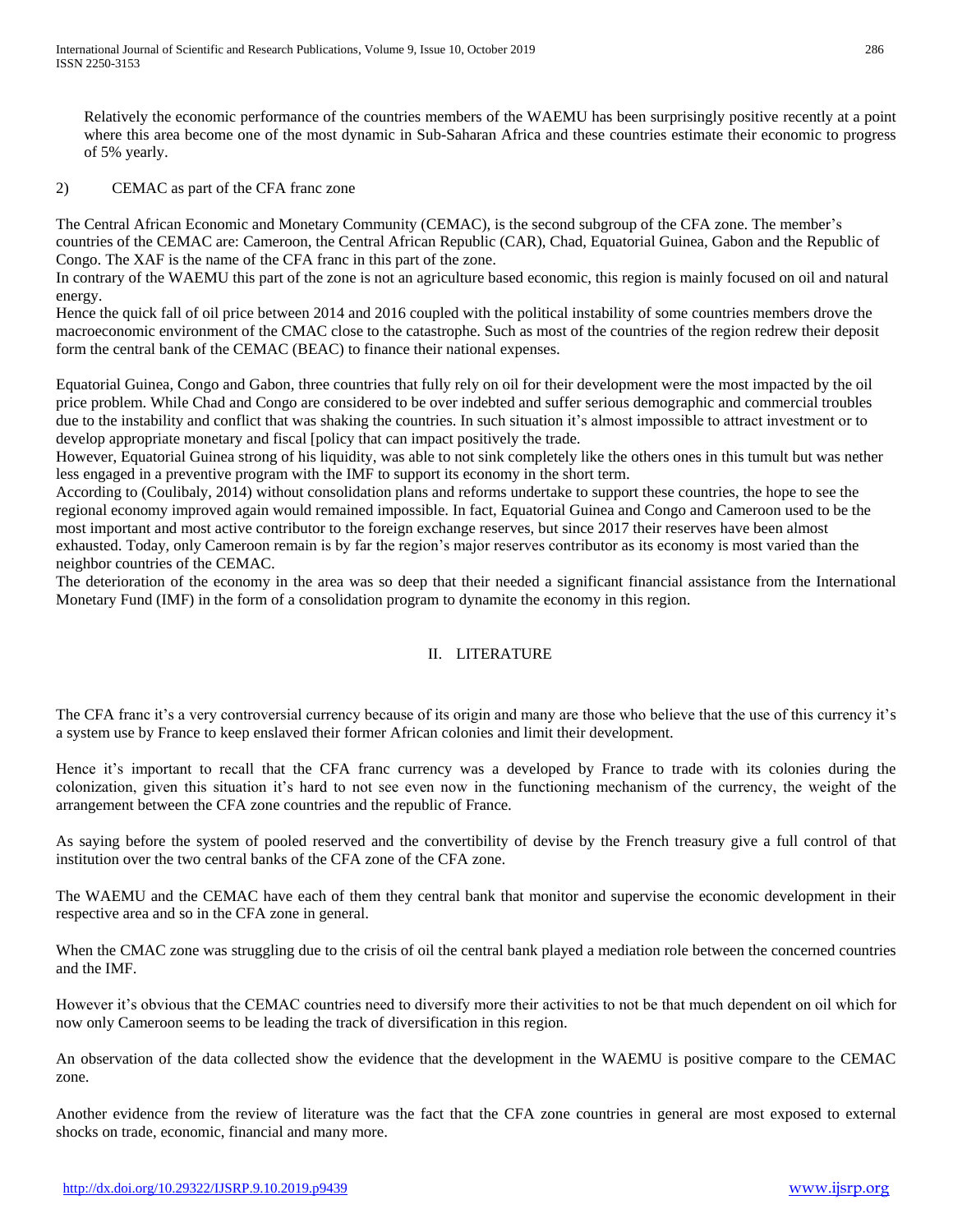But there again its seems like the CEMAC countries mostly oil based are more vulnerable to external shocks like it was the case regarding the international downfall of oil price.

Some progress need to be noticed since the deep of the crisis in 2016 to now and all let think that with appropriate fiscal policies and economic diversification plan a rise of the economic can be register for the incoming years.

Indeed the CFA zone countries need to be more involve regarding Importation and FDI because there is clearly a positive effect on these variables of the GDP of the CFA countries.(see table 3)

The WAEMU countries despite being agriculture based economies in general are focusing more nowadays on the private sector to support the flow of FDI and create a positive effect on employment which can also contribute to the acceleration of their economic growth. Even though the economies of the CEMAC countries remains fragile they still be a hope of economic growth in the near future as we already noticed.

The development concept of zone 1 and zone 0 is based on the economic performance and individual country development is trend to improve the federal investment. The long run covariance is existing import and export and training performance of country economic development. Since then, large number of employment policies tested existence of per-capita income of the country. When using panel data as a gross domestic product one can observe the evaluation of economy in the long run. One-word 1970, countries development policies indicating import and export of the state and gradually transition from the boat agriculture and industrial sectors to tertiary sector as for development. This research paper focusses that perspectives of economic development along with the growth level of country. The 14 underdeveloped countries of South Africa in the period of 1990-2017 in two zones.

The objective is to check how changes in the productive structure in 14 countries affect the standard development model. Specifically, we study the role of services on Economic performance in relation to the rest of economic activities. The hypothesis is that the changing GDP structure of a country towards service activities leads to an ever-decreasing environmental impact. The percentage contribution of services sector to total GDP for 14 countries grew from 39 percent to 67 percent during the sample period.

However, it is important not to only observe the percentage change given that the services sector also uses energy to be into operation, but the quality of that change as well. In other words, a more information-based services and a less material economy would reduce the levels of Economic performance. This is usually assumed in the development but not proved as such.

# III. DATA, MODEL AND RESULTS:

The research empirical model is based on panel data of 14 countries members of the CFA FRANC zone in the period of 1990-2017. The data on Economic performance were collected from the source of World Bank. (Harvey & Cushing, 2015; Miron, Miclaus, & Vamvu, 2013) GDP without services are measured in constant dollars of 2011 stemming from the individual countries GDP growth level. We employed the GDP growth regarding import, export, and unemployment issues of the countries and how they impact on economic growth of the country. (Gnangnon, 2013)The Robust statistically technique have been used to elaborate the idea of growth and their significance.(Hui, Lo, & Fong, 2016; Lo, Hui, Fong, & Chu, 2015; Remus Constantin, 2013; Zhao & Kim, 2009) The descriptive statistics is indicating in Table 1 the mean deviation with Kurtosis in 364 number of observations.

**Table 1: Descriptive statistics**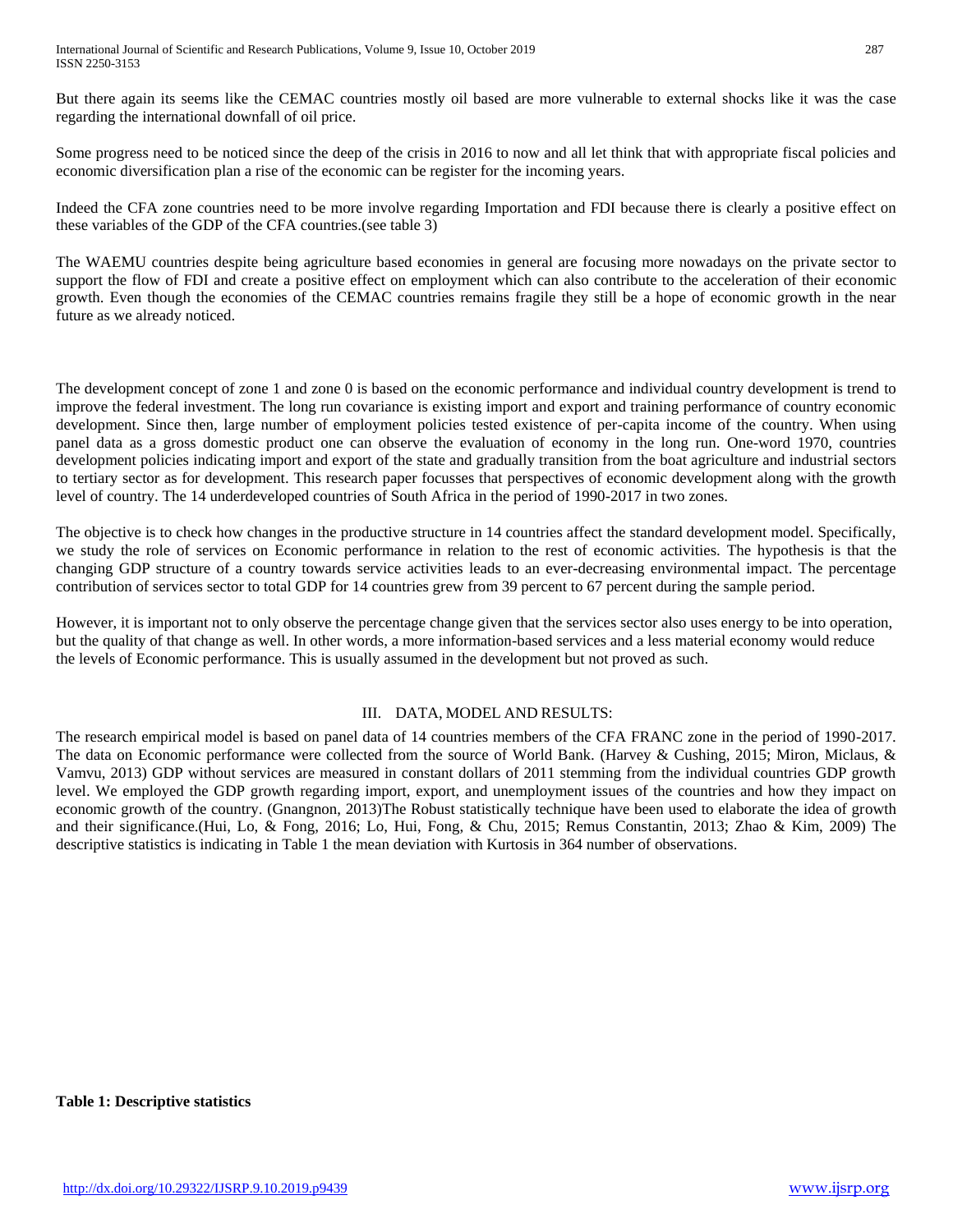|                     | <b>GDP</b>  | <b>EXPORTS</b> | <b>FDI</b>  | <b>IMPORT</b> | <b>UNEMPLO</b><br><b>YMENT</b> |
|---------------------|-------------|----------------|-------------|---------------|--------------------------------|
| Mean                | 3.552590    | 31.45915       | 2.799009    | 35.39085      | 6.320165                       |
| Median              | 4.028487    | 23.56420       | 1.631513    | 32.91966      | 4.674000                       |
| Maximum             | 33.62937    | 94.03353       | 50.01802    | 113.6609      | 20.59000                       |
| Minimum             | $-36.69995$ | 4.902490       | $-8.589432$ | 12.53477      | 0.285000                       |
| Std. Dev.           | 5.286076    | 19.64191       | 5.409025    | 12.22967      | 5.467270                       |
| <b>Skewness</b>     | $-1.520147$ | 1.296779       | 4.423067    | 1.976142      | 1.337963                       |
| Kurtosis            | 18.27707    | 3.840479       | 32.19121    | 9.849007      | 3.909681                       |
|                     |             |                |             |               |                                |
| Jarque-Bera         | 3679.922    | 112.7331       | 14110.78    | 948.3634      | 121.1528                       |
| Probability         | 0.000000    | 0.000000       | 0.000000    | 0.000000      | 0.000000                       |
|                     |             |                |             |               |                                |
| Sum                 | 1293.143    | 11451.13       | 1018.839    | 12882.27      | 2300.540                       |
| Sum Sq. Dev.        | 10143.16    | 140047.1       | 10620.49    | 54292.00      | 10850.45                       |
| <b>Observations</b> | 364         | 364            | 364         | 364           | 364                            |

The highest mean value is indicating highly influence of GDP in different states, like the export mean is indicating positive significant effects on GDP compare to import and unemployment. They influence the long-term relationship between the GDP and FDI, and creating the short-run relationship with unemployment. (Coleman, 2010; Coulibaly, 2014; Gnangnon, 2013)

# **Table 1: Covariance**

Sample: 1991 2017 Included observations: 364 Balanced sample (listwise missing value deletion)

| <b>Correlation</b>                                              | <b>GDP</b>             | <b>EXPORTS FDI</b>         |          |          | <b>IMPORT UNEMPLOYMENT</b> |
|-----------------------------------------------------------------|------------------------|----------------------------|----------|----------|----------------------------|
| GDP                                                             | 1.000000               |                            |          |          |                            |
| Exports                                                         | $ 0.016417 \t1.000000$ |                            |          |          |                            |
| <b>FDI</b>                                                      | $ 0.110335 \t0.259939$ |                            | 1.000000 |          |                            |
| Import                                                          |                        | 0.091500 0.561859 0.564086 |          | 1.000000 |                            |
| Unemployment   0.124142  0.643612  0.090923  0.158268  1.000000 |                        |                            |          |          |                            |

Table-2 indicating the covariance relationship among the explanatory variables. The statistically analysis have determined the affiliation of FDI and import, which is 56%, shows that significant and reject the null hypothesis also the unemployment with import only regard with 15%.

#### **Figure 1: Covariance.**



#### **Table 2: Test of Equality**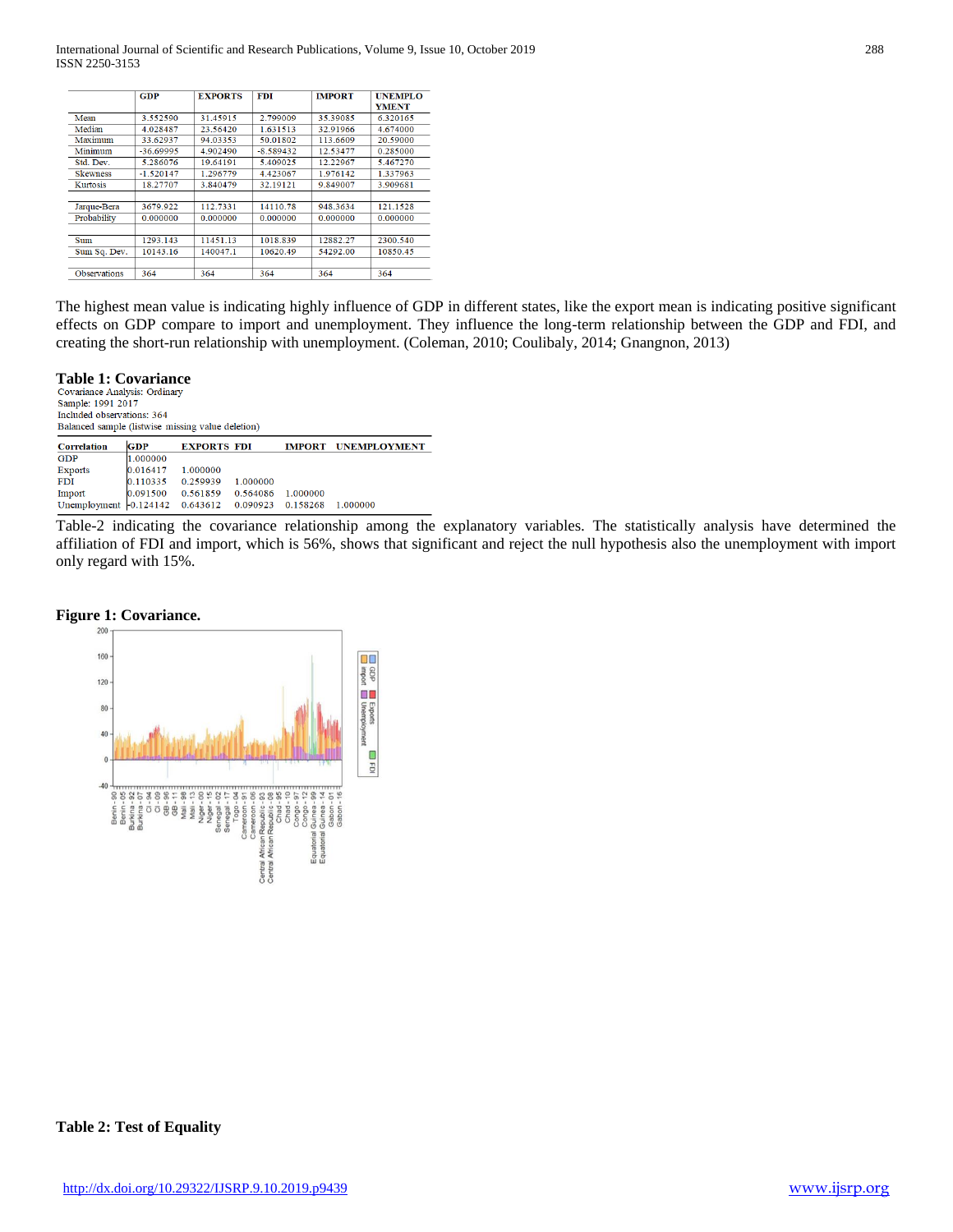Test for Equality of Means Between Series Sample: 1990 2017

| menneg observanous: 392                                         |       |              |            |                    |
|-----------------------------------------------------------------|-------|--------------|------------|--------------------|
| <b>Method</b>                                                   |       | df           | Value      | <b>Probability</b> |
| Anova F-test                                                    |       | (4, 1911)    | 569.2455   | 0.0000             |
| Welch F-test*                                                   |       | (4, 906.061) | 605.6019   | 0.0000             |
| *Test allows for unequal cell variances<br>Analysis of Variance |       |              |            |                    |
| <b>Source of Variation</b>                                      |       | df           | Sum of Sq. | Mean Sq.           |
| <b>Between</b>                                                  |       | 4            | 366627.7   | 91656.92           |
| Within                                                          |       | 1911         | 307699.2   | 161.0147           |
| Total                                                           |       | 1915         | 674326.9   | 352.1289           |
| Category Statistics                                             |       |              |            |                    |
|                                                                 |       |              |            | Std. Err.          |
| <b>Variable</b>                                                 | Count | Mean         | Std. Dev.  | of Mean            |
| GDP                                                             | 392   | 4.570738     | 10.51054   | 0.530862           |
| Exports                                                         | 377   | 31.18067     | 19.50684   | 1.004653           |
| <b>FDI</b>                                                      | 392   | 4.103170     | 11.85106   | 0.598569           |
| Import                                                          | 377   | 35.14181     | 12.16226   | 0.626388           |
| Unemployment                                                    | 378   | 6.386196     | 5.376385   | 0.276531           |
| A11                                                             | 1916  | 16.08441     | 18.76510   | 0.428700           |
|                                                                 |       |              |            |                    |
|                                                                 |       |              |            |                    |

Table 3 is indicating test of equality among the explanatory variables with 4 degree of freedom, the probability of F-test 569.24 within 161.01 source of variance. [\(Kitamura, 2012\)](#page-7-1) The mean valuation of GDP refers that the mean deviation of 0.53 and FDI 0.598 so therefore the count observation is analyzed that FDI and import have creating positive significant impact on GDP and reject the null hypothesis.

#### **Table 3: Pedroni residual Cointegration**

| Pedroni Residual Cointegration Test                              |          |                  |            |                  |        |
|------------------------------------------------------------------|----------|------------------|------------|------------------|--------|
| Sample: 1990 2017                                                |          |                  |            |                  |        |
| Included observations: 392                                       |          |                  |            |                  |        |
| Cross-sections included: 14                                      |          |                  |            |                  |        |
| Null Hypothesis: No cointegration                                |          |                  |            |                  |        |
| Trend assumption: No deterministic trend                         |          |                  |            |                  |        |
| User-specified lag length: 1                                     |          |                  |            |                  |        |
| Newey-West automatic bandwidth selection and Bartlett kemel      |          |                  |            |                  |        |
|                                                                  |          |                  |            |                  |        |
| Alternative hypothesis: common AR coefs. (within-dimension)      |          |                  |            | Weighted         |        |
|                                                                  |          | <b>Statistic</b> | Prob.      | <b>Statistic</b> | Prob.  |
| <b>Panel v-Statistic</b>                                         |          | $-1.369226$      | 0.9145     | $-1.718182$      | 0.9571 |
| Panel rho-Statistic                                              |          | $-2.870229$      | 0.0021     | -3.093993        | 0.0010 |
| <b>Panel PP-Statistic</b>                                        |          | $-11.24400$      | 0.0000     | $-10.88182$      | 0.0000 |
| Panel ADF-Statistic                                              |          | $-5.279410$      | 0.0000     | -4.259010        | 0.0000 |
|                                                                  |          |                  |            |                  |        |
| Alternative hypothesis: individual AR coefs. (between-dimension) |          |                  |            |                  |        |
|                                                                  |          | Statistic        | Prob.      |                  |        |
| Group rho-Statistic                                              |          | -2.201937        | 0.0138     |                  |        |
| Group PP-Statistic                                               |          | $-15.00484$      | 0.0000     |                  |        |
| Group ADF-Statistic                                              |          | -4.218895        | 0.0000     |                  |        |
|                                                                  |          |                  |            |                  |        |
|                                                                  |          |                  |            |                  |        |
| Cross section specific results                                   |          |                  |            |                  |        |
| Phillips-Peron results (non-parametric)                          |          |                  |            |                  |        |
| Cross ID                                                         | AR(1)    | <b>Variance</b>  | <b>HAC</b> | <b>Bandwidth</b> | Obs    |
| <b>Benin</b>                                                     | $-0.250$ | 1.474093         | 0.984658   | 3.00             | 26     |
| <b>Burkina</b>                                                   | $-0.232$ | 3.939028         | 4.383544   | 1.00             | 26     |
| CI                                                               | 0.326    | 5.738081         | 5.738081   | 0.00             | 26     |
| GB                                                               | $-0.036$ | 41.54618         | 7.205761   | 14.00            | 26     |
| Mali                                                             | $-0.319$ | 9.689586         | 12.80363   | 2.00             | 26     |
| Niger                                                            | $-0.425$ | 9.440512         | 8.791832   | 2.00             | 26     |
| Senegal                                                          | $-0.147$ | 3.614678         | 3.614678   | 0.00             | 26     |
| Togo                                                             | 0.033    | 26.13949         | 26.13949   | 0.00             | 26     |
| Cameroon                                                         | 0.354    | 3.979854         | 3.055993   | 4.00             | 26     |
| Central African Republic                                         | 0.018    | 58.22426         | 45.28466   | 3.00             | 26     |
| Chad                                                             | $-0.062$ | 45.16564         | 39.53552   | 2.00             | 26     |
| Congo                                                            | $-0.075$ | 10.79097         | 6.317867   | 5.00             | 26     |
| <b>Equatorial Guinea</b>                                         | $-0.472$ | 11.74915         | 4.252288   | 10.00            | 12     |
| Gabon                                                            | $-0.227$ | 10.18339         | 8.661201   | 3.00             | 26     |
| Augmented Dickey-Fuller results (parametric)                     |          |                  |            |                  |        |
| <b>Cross ID</b>                                                  | AR(1)    | <b>Variance</b>  | Lag        | Max lag          | Obs    |
| Benin                                                            | $-0.292$ | 1.525250         | 1          |                  | 25     |
| <b>Burkina</b>                                                   | $-0.091$ | 3.708160         | ı          |                  | 25     |
| CI                                                               | 0.401    | 5.763029         | 1          | ÷                | 25     |
| GB                                                               | $-0.434$ | 36.80244         | ı          | ۰                | 25     |
| Mali                                                             | $-0.053$ | 9.140685         | 1          |                  | 25     |
| Niger                                                            | $-0.438$ | 8.860628         | ı          | -<br>÷           | 25     |
| Senegal                                                          | $-0.087$ | 3.610390         | 1          |                  | 25     |
|                                                                  | 0.095    | 26.64643         | 1          |                  | 25     |
| Togo<br>Cameroon                                                 | 0.179    | 3.670485         | 1          | ÷                | 25     |
| Central African Republic                                         | $-0.141$ | 58.90284         | 1          | -                | 25     |
| Chad                                                             | $-0.286$ | 43.24546         | 1          | ÷<br>÷           | 25     |
| Congo                                                            | $-0.436$ | 10.35294         | ı          |                  | 25     |
| <b>Equatorial Guinea</b>                                         | $-0.878$ | 10.05738         | 1          |                  | 11     |
| Gabon                                                            | $-0.400$ | 9.753166         | 1          |                  | 25     |
|                                                                  |          |                  |            |                  |        |

Table 4 is representing the padroni cointegration of individual states with rho, PP and v statistics with -5.14 statistically ADF test and reject the null hypothesis.

#### **Table 4: Granger causality test**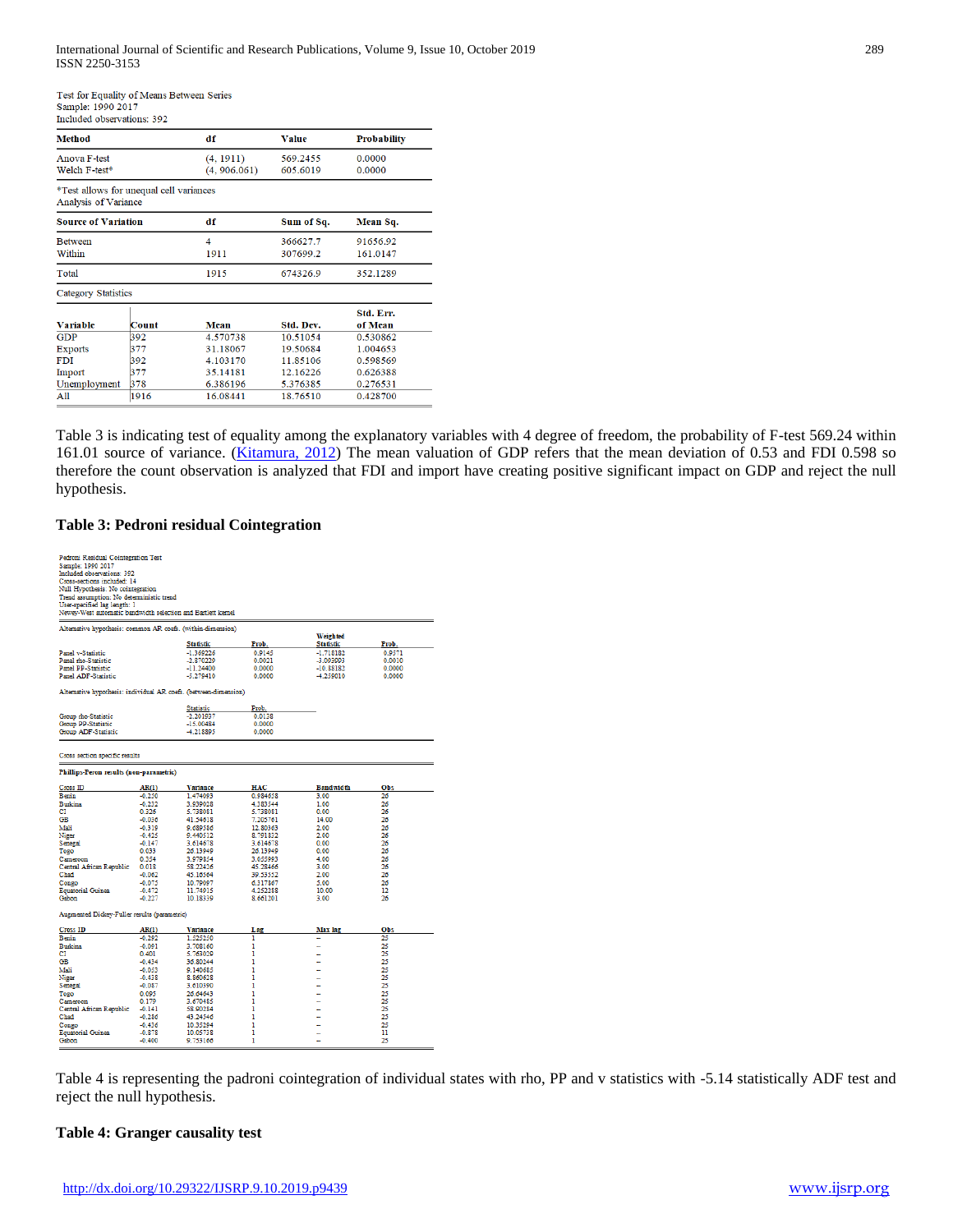| Null Hypothesis:                                 | Obs | F-Statistic Prob. |          |
|--------------------------------------------------|-----|-------------------|----------|
| Exports does not Granger Cause GDP               | 349 | 2.87854           | 0.0576   |
| GDP does not Granger Cause Exports               |     | 1 24448           | 0.2894   |
| FDI does not Granger Cause GDP                   | 364 | 173 967           | $1E-53$  |
| GDP does not Granger Cause FDI                   |     | 1.69234           | 0.1856   |
| Import does not Granger Cause GDP                | 349 | 4.11955           | 0.0171   |
| GDP does not Granger Cause Import                |     | 0.03679           | 0.9639   |
| Unemployment does not Granger Cause GDP          | 350 | 0.78590           | 0.4565   |
| GDP does not Granger Cause Unemployment          |     | 2.88620           | 0.0571   |
| FDI does not Granger Cause Exports               | 349 | 24.3674           | $1.E-10$ |
| Exports does not Granger Cause FDI               |     | 6.39313           | 0.0019   |
| Import does not Granger Cause Exports            | 349 | 11.1904           | $2E-05$  |
| Exports does not Granger Cause Import            |     | 4.54468           | 0.0113   |
| Unemployment does not Granger Cause Exports      | 336 | 3.97483           | 0.0197   |
| <b>EXPORTS</b> do not Granger Cause Unemployment |     | 0.00654           | 0.9935   |
| Import does not Granger Cause FDI                | 349 | 4.16810           | 0.0163   |
| FDI does not Granger Cause Import                |     | 7.00276           | 0.0010   |
| Unemployment does not Granger Cause FDI          | 350 | 0.62530           | 0.5357   |
| FDI does not Granger Cause Unemployment          |     | 0.48562           | 0.6157   |
| Unemployment does not Granger Cause Import       | 336 | 0.85256           | 0.4273   |

Table 5 is refereeing the granger causality among explanatory variables and the development does not either exists which is logical given that it is a long-run concept with unemployment in the short-run contributes to more Economic Performance Fig 3. Furthermore, effects to change the development policies by different impact of variables. Unemployment does not granger casualty on export but vice versa of export, like import does not Granger casualty on export. However, the evolution of per capita economic performance, per capita GDP without services and per capita services GDP.[\(Cook & Devereux, 2011;](#page-7-2) [Dohwa, 2012\)](#page-7-3) There is a certain co-movement among the three series. Nevertheless, for the last years of the period it is interesting to see how per capita economic performance drops at a faster rate meanwhile both per capita GDPs smoothly decrease and eventually start to rise.

0.23550

0.7903

#### **Figure 2: Strength of Countries by GDP**

Import does not Granger Cause Unemployment



**Figure 3: Residual condition of Zone 0 & 1**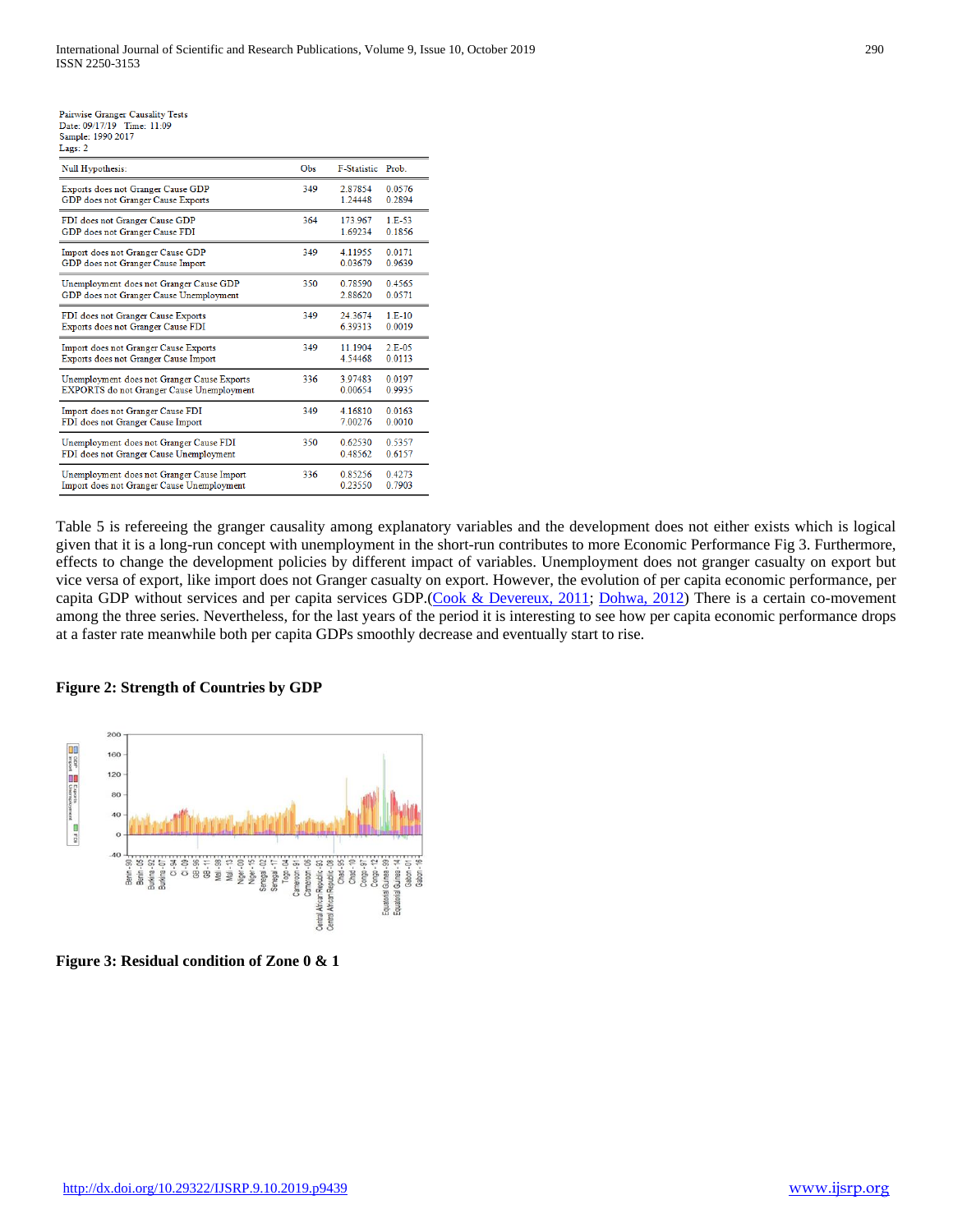

Figure 1. Evolution of per capita economic performance per capita GDP without services and per capita services GDP. All the three variables are expressed in terms of 2011 indices.

Table 1. Modified Augmented Dickey-Fuller (MADF) test

**Figure 4: Zone 0 & 1**



Fig. 2 is indicating the long-run estimates for the economic flow with turning points of import, export and unemployment regarding per-capita GDP. The turning point from which more per capita GDP means less Economic performance is calculated approximately would correspond to per capita GDP in year 1998 in form of modified and restructured model from per-capita GDP. However, as an influential variable the long run relationship shows significant effects on valuation of the CFA zone countries. (Girardin  $&$ [Marimoutou, 1997;](#page-7-4) [Ismailov & Rossi,](#page-7-5) 2018; [Lee, 2013\)](#page-7-6) Fig 4 The 1% increase in magnitude of services activities the Economic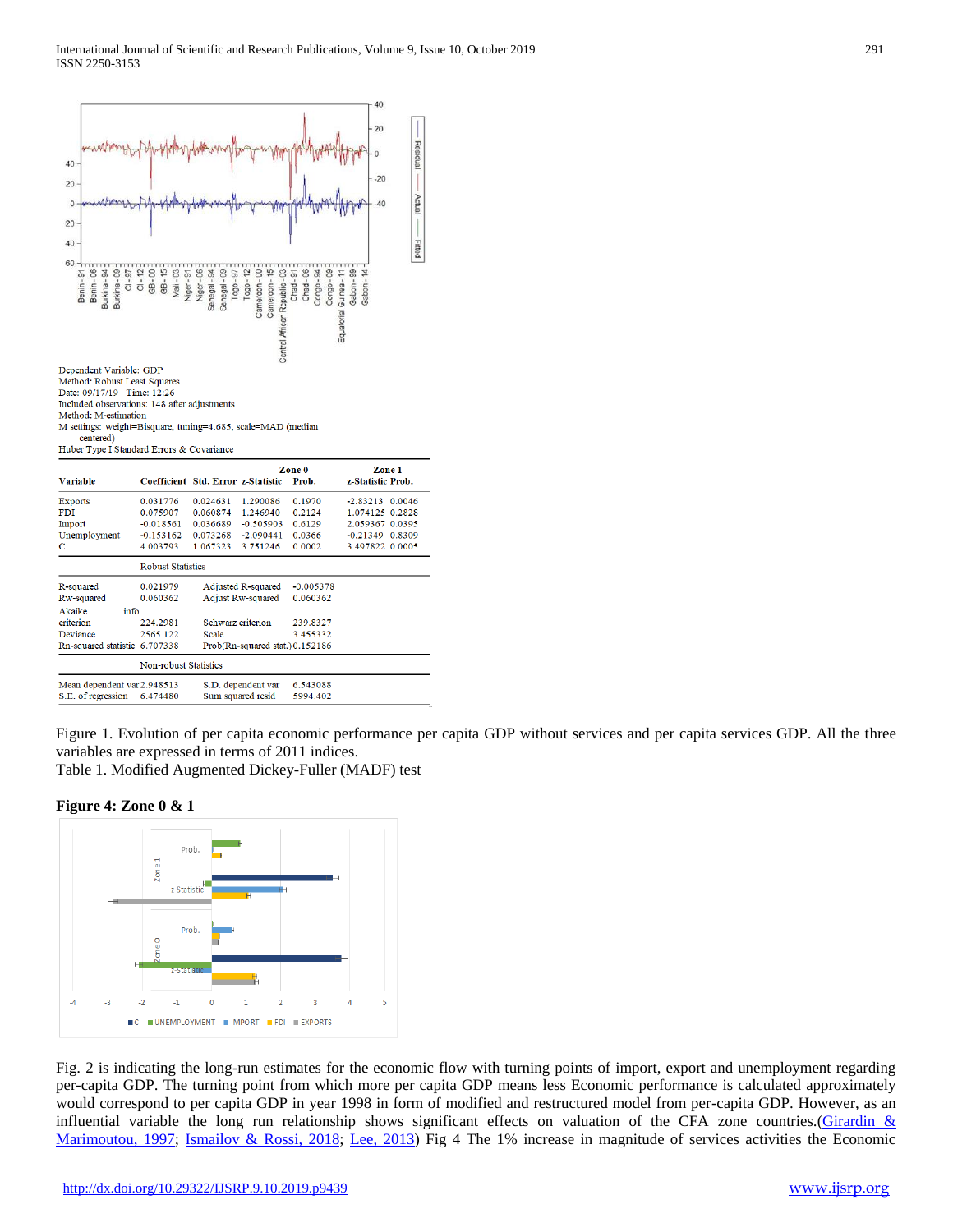performance diminish 1.8%. However, the casualty support a unidirectional relationship going from either the GDP with bidirectional causality with GDP in Robust technique and it became fundamental in order to reduce the economic performance.

#### IV. CONCLUSION

The present research demonstrates the influence of economic flow of member's countries of the CFA franc zone on the evolution of Economic performance with import, export, unemployment and FDI. To this end we focus on a different approach of the gross development product model where the added value of services is isolated from total GDP. This analysis has been implemented for 14 countries in the period between 1991-2017. The result shows that evolution of services with GDP and unemployment factors. The individual zones strategies directly effect on the growth of countries with explanatory variables, this research paper has designated the economic performance and change factors in different zones. Furthermore, the long run sustainability effects explore between expanding variables and shows positive effects in both zone.

#### ACKNOWLEDGMENT

I would like to acknowledge the supervisory work of my supervisor Li Fangli (Professor) regarding methodology and interpretation. This research was financed by the University principally school of finance and economics.

#### **REFERENCES**

- <span id="page-7-0"></span>[1] Bimonte, S., & Stabile, A. (2017). Land consumption and income in Italy: a case of inverted EKC. Ecological Economics,131,36-43. do[i:https://doi.org/10.1016/j.ecolecon.2016.08.016](https://doi.org/10.1016/j.ecolecon.2016.08.016)
- [2] Coleman, S. (2010). Inflation persistence in the Franc zone: Evidence from disaggregated prices.Journal of Macroeconomics,32(1),426-442. do[i:https://doi.org/10.1016/j.jmacro.2009.08.002](https://doi.org/10.1016/j.jmacro.2009.08.002)
- <span id="page-7-2"></span>[3] Cook, D., & Devereux, M. B. (2011). Cooperative fiscal policy at the zero lower bound. Journal of the Japanese and International Economies,25(4),465-486. do[i:https://doi.org/10.1016/j.jjie.2011.09.002](https://doi.org/10.1016/j.jjie.2011.09.002)
- [4] Coulibaly, I. (2014). Competitiveness and growth within the CFA franc zone: Does the switch to the Euro matter? International Economics,139, 1-18. do[i:https://doi.org/10.1016/j.inteco.2014.02.001](https://doi.org/10.1016/j.inteco.2014.02.001)
- <span id="page-7-3"></span>[5] Dohwa, K. (2012). International relocation, difference in production costs, and welfare: An analysis based on a two-country model. Japan and the World Economy,24(1),27-35. doi[:https://doi.org/10.1016/j.japwor.2011.12.002](https://doi.org/10.1016/j.japwor.2011.12.002)
- <span id="page-7-4"></span>[6] Girardin, E., & Marimoutou, V. (1997). Estimating the credibility of an exchange rate target zone. Journal of International Money and Finance,16(6),931-944. do[i:https://doi.org/10.1016/S0261-5606\(97\)00039-9](https://doi.org/10.1016/S0261-5606(97)00039-9)
- [7] Gnangnon, S. K. (2013). Structural vulnerability and excessive public indebtedness in CFA Franc Zone countries. Economic Modelling,35,816-832. do[i:https://doi.org/10.1016/j.econmod.2013.08.022](https://doi.org/10.1016/j.econmod.2013.08.022)
- [8] Harvey, S. K., & Cushing, M. J. (2015). Is West African Monetary Zone (WAMZ) a common currency area? Review of Development Finance,5(1),53-63. do[i:https://doi.org/10.1016/j.rdf.2015.05.001](https://doi.org/10.1016/j.rdf.2015.05.001)
- [9] Hui, C.-H., Lo, C.-F., & Fong, T. P.-W. (2016). Swiss franc's one-sided target zone during 2011–2015. International Review of Economics&Finance,44,54-67. do[i:https://doi.org/10.1016/j.iref.2016.03.004](https://doi.org/10.1016/j.iref.2016.03.004)
- <span id="page-7-5"></span>[10] Ismailov, A., & Rossi, B. (2018). Uncertainty and deviations from uncovered interest rate parity. Journal of International Money and Finance, 88, 242-259. doi: https://doi.org/10.1016/j.jimonfin. 2017.07.012
- <span id="page-7-1"></span>[11] Kitamura, Y. (2012). Informational linkages among the major currencies in the EBS market: Evidence from the spot rates of the Euro, Yen and Swiss franc. Japan and the World Economy, 24(1), 17-26. doi: https://doi.org/10.1016/j.japwor.2011.12.003
- <span id="page-7-6"></span>[12] Lee, B.-J. (2013). Uncovered interest parity puzzle: Asymmetric responses. International Review of Economics & Finance, 27, 238-249. do[i:https://doi.org/10.1016/j.iref.2012.10.004](https://doi.org/10.1016/j.iref.2012.10.004)
- [13] Lo, C. F., Hui, C. H., Fong, T., & Chu, S. W. (2015). A quasi-bounded target zone model Theory and application to Hong Kong dollar. International Review of Economics & Finance, 37, 1-17. doi[:https://doi.org/10.1016/j.iref.2014.10.010](https://doi.org/10.1016/j.iref.2014.10.010)
- [14] Miron, D., Miclaus, P., & Vamvu, D. (2013). Estimating the Effect of Common Currencies on Trade: Blooming or Withering Roses? Procedia Economics and Finance,6,595-603. do[i:https://doi.org/10.1016/S2212-5671\(13\)00177-9](https://doi.org/10.1016/S2212-5671(13)00177-9)
- [15] Remus Constantin, B.-V. (2013). The Imperative of Addressing the Contemporary Crisis of Economics with Spiritual Intelligence. Procedia Economics and Finance,6,19-24. do[i:https://doi.org/10.1016/S2212-5671\(13\)00108-1](https://doi.org/10.1016/S2212-5671(13)00108-1)
- [16] Zhao, X., & Kim, Y. (2009). Is the CFA Franc Zone an Optimum Currency Area? World Development,37(12),1877-1886. do[i:https://doi.org/10.1016/j.worlddev.2009.03.011](https://doi.org/10.1016/j.worlddev.2009.03.011)